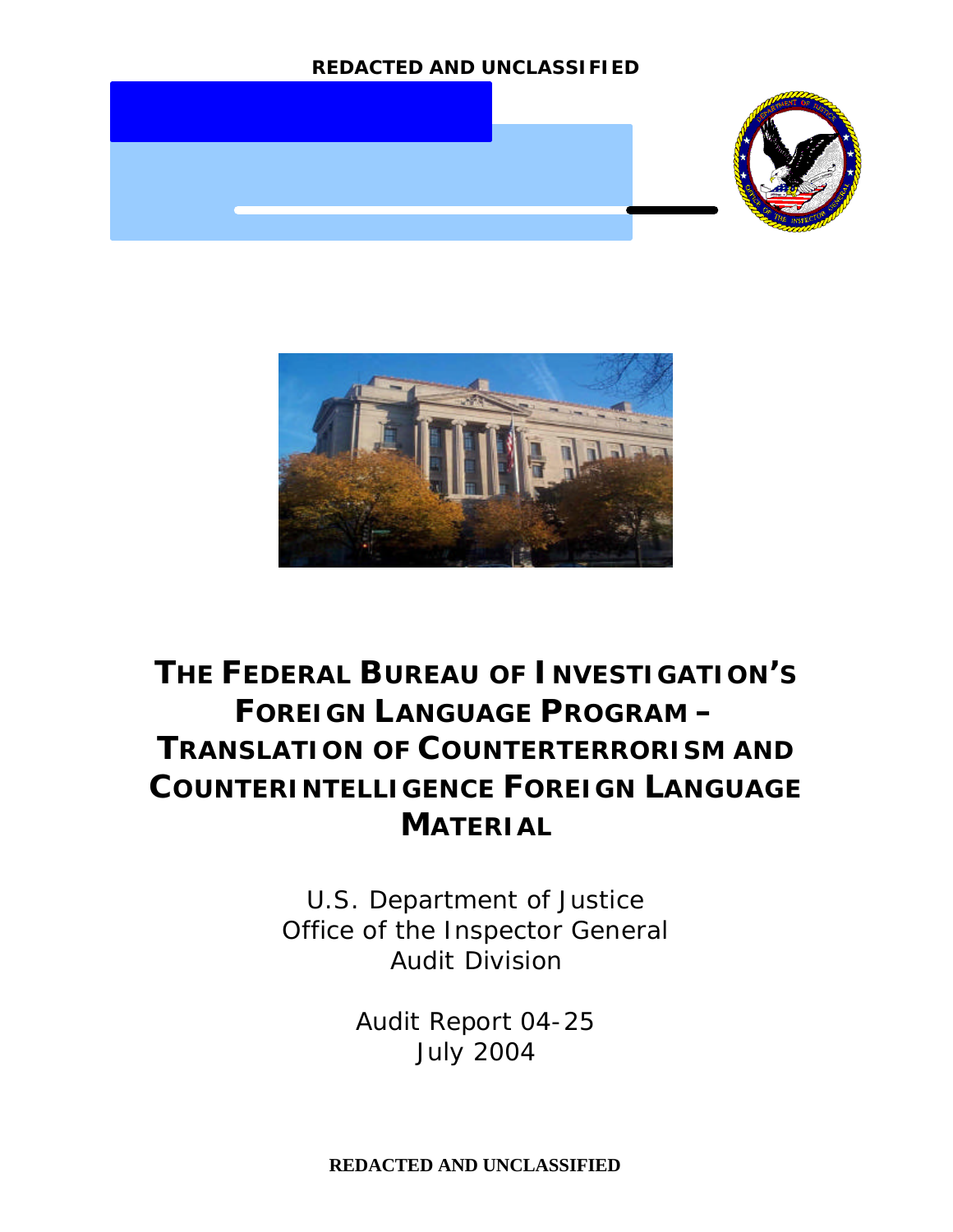# **THE FEDERAL BUREAU OF INVESTIGATION'S FOREIGN LANGUAGE PROGRAM TRANSLATION OF COUNTERTERRORISM AND COUNTERINTELLIGENCE FOREIGN LANGUAGE MATERIAL**

# **EXECUTIVE SUMMARY \***

Critical to the Federal Bureau of Investigation's (FBI) success in protecting national security is its ability to prioritize, translate, and understand in a timely fashion the information to which it has access. In this regard, the Foreign Language Program's support to the FBI's law enforcement function is substantial. In addition to supporting the FBI's two highest priorities of counterterrorism and counterintelligence, increasing demands have been placed on the Foreign Language Program to support the FBI's criminal and cybercrimes programs, international training, international deployments, and interpreting/interviewing assignments.<sup>1</sup>

Prior reviews of the FBI's Foreign Language Program revealed severe shortages of linguists that resulted in the accumulation of thousands of hours of audio and videotapes and thousands of pages of text going unreviewed or untranslated. As the FBI continues to focus its priorities on counterterrorism and counterintelligence, it must rely heavily on linguistic capabilities for interview support and surveillance activities.

<sup>&</sup>lt;sup>1</sup> For example, more field offices are pursuing the Title III (criminal) surveillance technique versus the Title 50 (FISA) surveillance technique. Even though a case may be captioned as a counterterrorism investigation, the Title III investigative technique has inherent legal requirements that preclude the Foreign Language Program from using its distributive nature of work processing. As a result, the Foreign Language Program has had to detail linguists to various offices, sometimes for months at a time, in support of Title III investigations. In addition to electronic surveillance (Titles III and 50), the Foreign Language Program is routinely asked to provide on-site foreign language support in the execution of search warrants, interviews with subjects, and polygraph examinations.

**<sup>\*</sup> This is an unclassified executive summary of the Office of the Inspector General's (OIG) 157-page audit report, which was classified "Secret" by the Federal Bureau of Investigation (FBI). To create an unclassified executive summary for public release, the OIG redacted (whited out) the portions of the full executive summary that were classified by the FBI. The redacted portions are noted, and included references to specific languages and FBI field offices, and the identification of certain capabilities and vulnerabilities. The full report was provided previously to the Department of Justice, the FBI, and several Congressional committees.**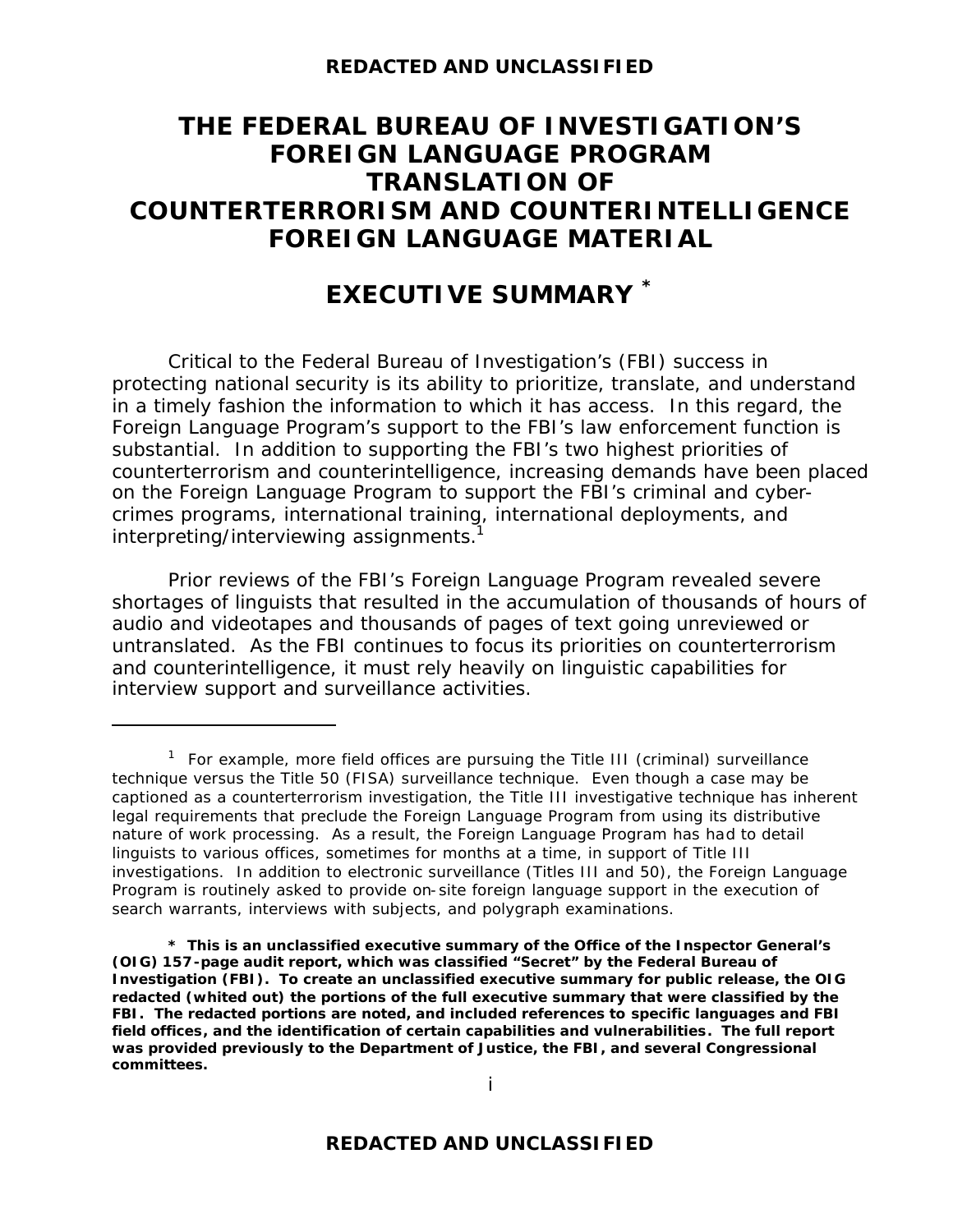The FBI's linguists play a critical role in developing effective intelligence and counterterrorism information. Linguists are the first line of analysis for information collected in a language other than English. Linguists must use their judgment in filtering the information to ensure that information of potential intelligence value is passed along to agents or analysts. Linguists must sort through the thousands of hours and pages of intercepted telephone conversations and documents to identify pertinent foreign intelligence information. Information of intelligence value is often subtle, because the parties to the conversation may suspect they are being monitored. For example, linguists must be able to recognize coded words or the implications of a conversation when the parties refer to issues cryptically. This requires high standards of language proficiency and cultural knowledge.

The Foreign Language Program presents significant management challenges for the FBI, including prioritizing workload and balancing limited resources. As a result, the Office of the Inspector General initiated this audit to assess the FBI's ability to translate critical foreign language material and success at meeting linguist hiring goals and examine whether the FBI's procedures ensure the appropriate prioritization of work, accurate and timely translations of pertinent information, and adequate pre- and post-hire security screening of linguists. With regard to our prioritization tests, we focused on the FBI's counterterrorism Foreign Intelligence Surveillance Act (FISA) audio material. $<sup>2</sup>$ </sup>

# **Foreign Language Program Development**

 $\overline{a}$ 

According to the FBI, the Foreign Language Program has experienced dramatic changes over the last several years.<sup>3</sup> In January 1999, the then Language Services Unit was elevated in organizational status to become the Language Services Section. Since then, foreign language program operations have evolved from a highly decentralized environment to one that is now highly centralized at FBI Headquarters. The Language Services Section now centrally manages a program consisting of over 1,200 linguists and a program management staff of 65 employees. The Section's scope of responsibility has significantly and substantively expanded. For example:

<sup>&</sup>lt;sup>2</sup> Appendix 1 contains this audit's objectives, scope, and methodology. Appendix 2 contains a list of acronyms used throughout the report.

<sup>&</sup>lt;sup>3</sup> See Appendix 3 for information on the origins of the FBI's foreign language program and an evolutionary time line, as provided by the Language Services Section.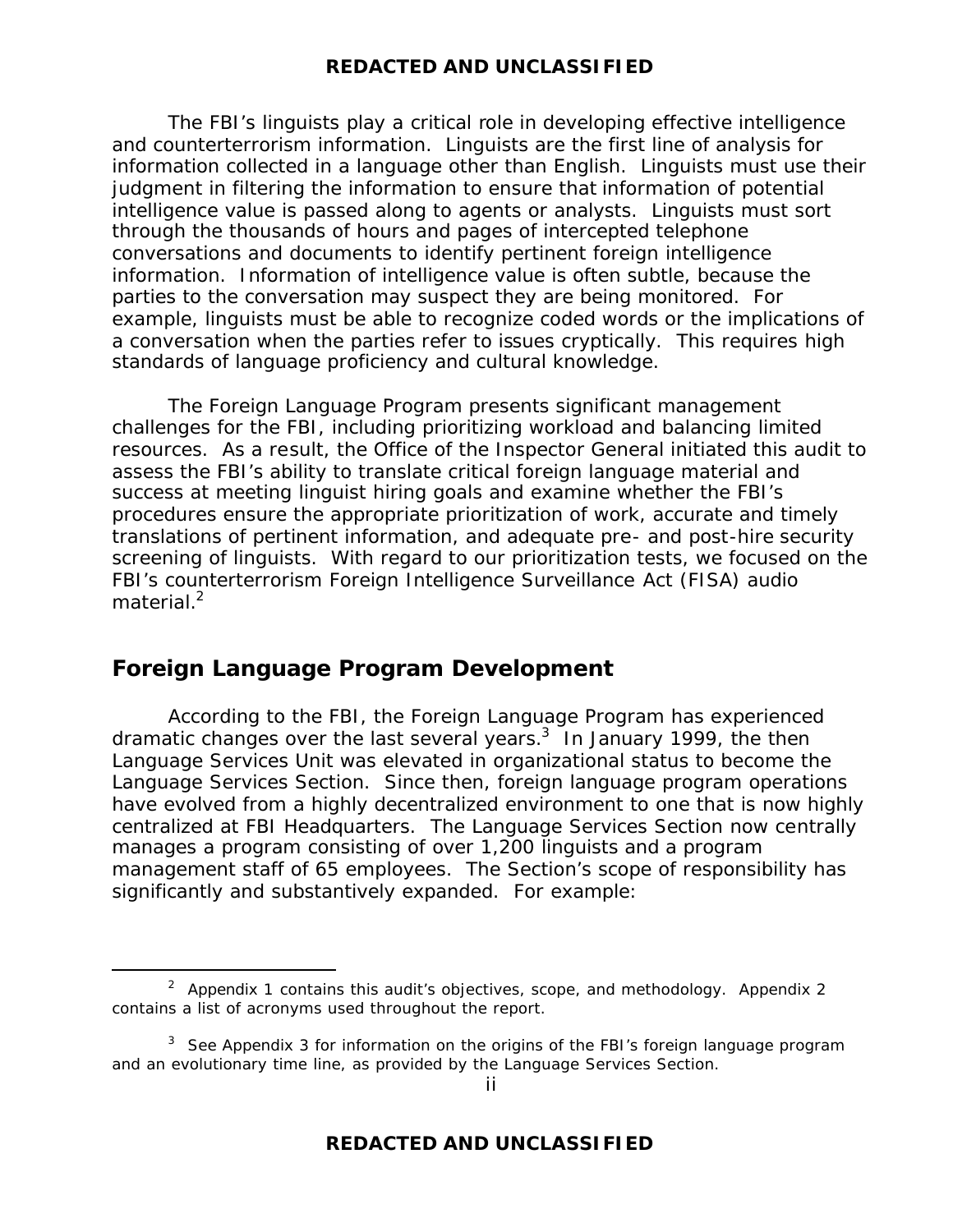- In October 2000, the Language Services Section assumed responsibility for centrally managing the recruitment and applicant processing of the FBI linguist candidates. According to Section management, following this centralization, the number of linguists approved by the FBI increased from less than 80 per year to an average of more than 200 per year. The composition of the foreign language program's workforce has also markedly shifted to one that is weighted more heavily to counterintelligence and counterterrorism languages.
- In November 2001, the Language Services Section established the Language Services Translation Center at FBI Headquarters for the primary purpose of ensuring that language resources are effectively aligned with national priorities established by the FBI's operational divisions. Through this action, the FBI's Foreign Language Program moved from a decentralized operating environment to a highly centralized one in an effort to allow more effective allocation and prioritization of resources. As the central management authority for workflow throughout the field, the Language Services Translation Center assesses translation requests and nationwide availability of linguist resources and notifies field offices of actions to take, such as forwarding audio to the Center for translation or to another field office.
- In June 2002, the Language Services Section established an English Monitoring Facility. The Section determined that considerable volumes of audio collected pursuant to FISA authority consisted of non-foreign language material that could be reviewed effectively by an English-only speaker, leaving the foreign language material for review by linguists. [CLASSIFIED INFORMATION REDACTED].
- The Section Chief is now responsible for strategic, budget, and workforce planning for the national program. These matters were previously the responsibility of individual operational divisions.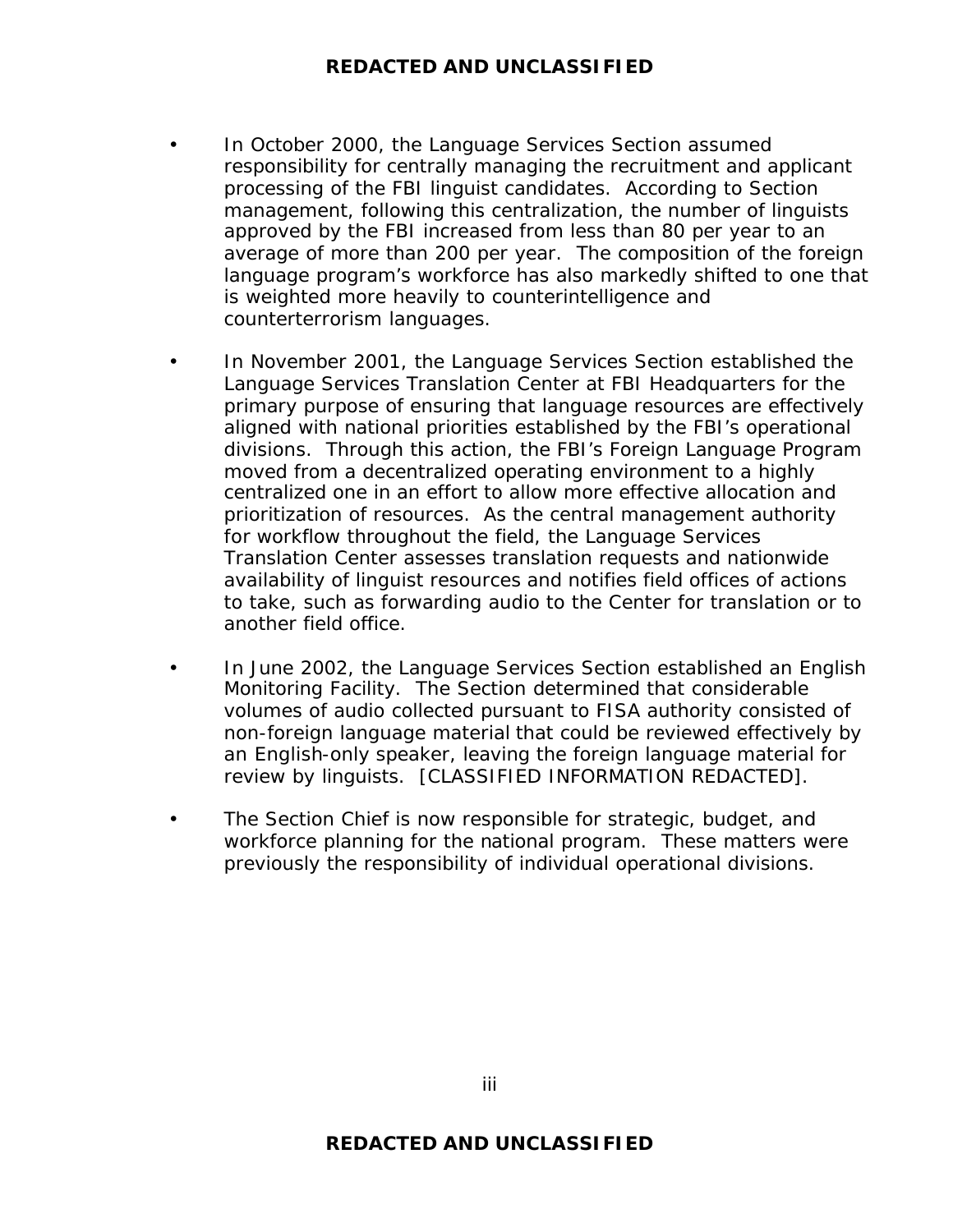# **FBI Linguistic Capabilities**

 $\overline{a}$ 

The FBI's approximately 1,200 linguists are stationed across the United States in 52 field offices and Headquarters. They are connected via secure communications networks that allow a linguist in one FBI office to work on projects for any other office. As of April 2004, the 1,200 linguists consisted of about 800 contract linguists and 400 language specialists.<sup>4</sup> Functionally, there is little difference between contract linguists and language specialists. Language specialists are employees of the FBI, while contract linguists are contractors. In addition, unlike language specialists, contract linguists are not under an obligation to be available for work. According to the FBI, contract linguists assigned to counterterrorism and counterintelligence matters work an average of 29 hours per week. FBI officials told us that the lack of contract linguist full-time availability can disrupt the normal course of investigations and an office's ability to monitor FISA lines on a near-live basis. $5$ 

Since September 11, 2001, the FBI's Foreign Language Program has experienced a large influx of funding and linguists. Language program funding increased from \$21.5 million in fiscal year (FY) 2001 to nearly \$70 million in FY 2004; the number of linguists has grown from 883 in 2001 to 1,214 as of April 2004.<sup>6</sup> According to the FBI, its linguist growth occurred at the maximum rate that the FBI's congressionally earmarked funding would allow. As shown in the following chart, the FBI has increased its linguist capabilities in languages associated with counterterrorism and counterintelligence activities.

 $4$  In addition, over 1,000 special agents and analysts complement the FBI's core linguistic capabilities with foreign language proficiencies at the minimum working level or higher. However, according to the FBI, few of the agents and analysts are ever available to support the Foreign Language Program in a linguist capacity.

<sup>&</sup>lt;sup>5</sup> The FISA Statute provides legal standards related to wiretapping against foreign powers and agents of foreign powers in the United States. According to the FBI, nearly all of the intelligence derived from the FBI's use of the FISA authority is in a language other than English and must be translated. The FBI defines near-live basis as within 12 hours.

 $6$  However, \$38.5 million of the \$70 million in FY 2004 funding came from a supplemental appropriations bill, and only \$9 million will recur in FY 2005. Moreover, funding statistics do not include available funds for FBI language specialist salaries and benefits. According to the FBI, language specialist salaries and benefits totaled \$30.7 million in FY 2001, \$33.6 million in FY 2002, and \$37 million in FY 2003.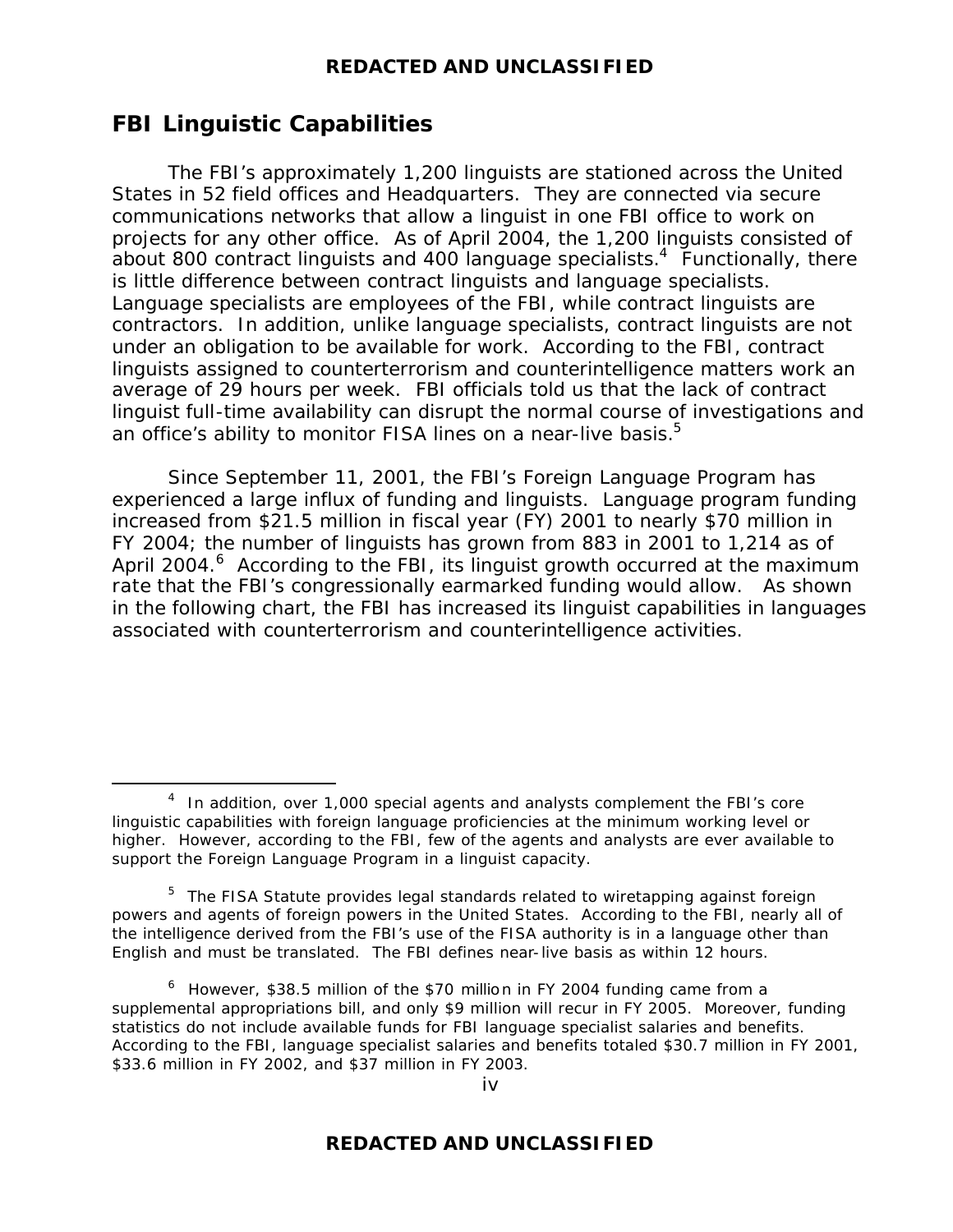

Source: FBI Language Services Section.

# **Foreign Language Program Workload and Backlog Statistics**

The information on the translation workload and backlog presented in this report is based on the FBI's data for the foreign language program. Each FBI field office and the Language Services Translation Center is required to submit a survey quarterly to the Language Services Section for each language processed at that office. The survey requires the reporting of the volume of audio/video and text collected, forwarded to another office, received from another office, and reviewed. The quarterly survey does not require the reporting of backlog, which the FBI defines as any unreviewed material. Field offices manually compile the survey data from a number of sources. Results are recorded either manually or electronically on a WordPerfect form and mailed or e-mailed to the Language Services Section where the data from each office is entered into an Excel spreadsheet. Supervisory Language Specialists at the offices we audited with high volumes of translation work told us that it takes about a week to compile all the statistics and prepare the reports. As recognized by Foreign Language Program management, this process is inefficient and imprecise, and the use of these data is limited in that it may not accurately reflect the amount of unreviewed material. Therefore, our discussions in this report of the foreign language program's workload and

v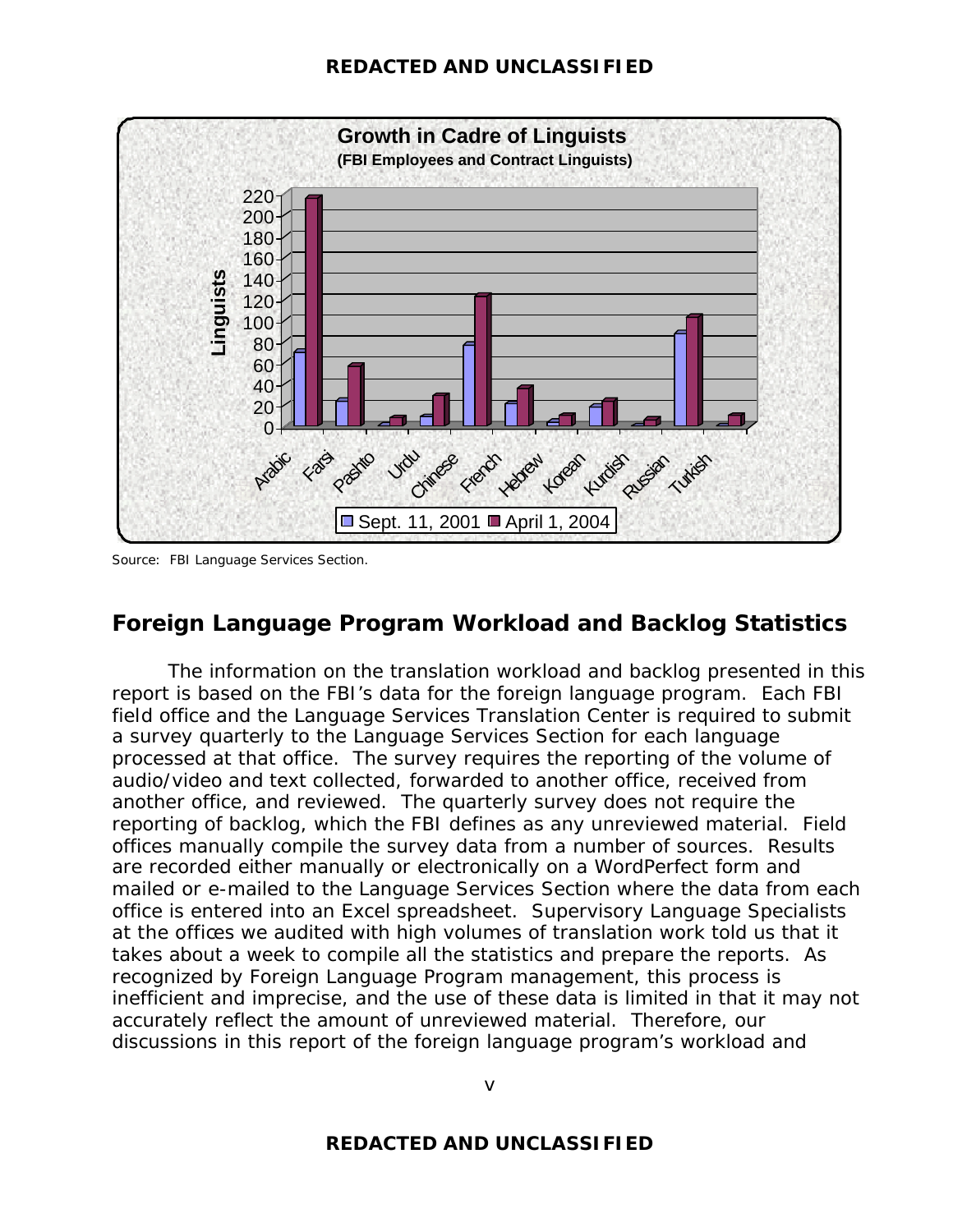backlog are presented with this caveat. However, recognizing the limitations of the survey data, we present these statistics because they are the only data available at this time. Further, these data are the same data the Language Services Section uses for budget preparation, workforce planning, and measuring success toward its strategic objective of 100 percent coverage of FBI-collected intelligence.

Because of the inefficiency and imprecision of its workload survey process, the Language Services Section is working with the FBI's Information Technology Division on the development of a nationally integrated statistical collection and reporting system known as the Electronic Surveillance Data Management System (EDMS). According to the FBI, EDMS ultimately will be the presentation/reviewing system for all FISA digital data collected and will be able to monitor all information for potential backlog and duration of backlog. The system will also provide statistical reports regarding backlog. The phased rollout of EDMS is planned to begin in FY 2005.

# **The FBI's Ability to Translate All Critical Foreign Language Material**

After the terrorist attacks of September 11, 2001, the FBI Director stated that the FBI needed to change from an agency primarily focused on investigating crime to one whose primary focus is the prevention of future terrorist attacks. The FBI's change in focus shifted agent investigative resources to counterterrorism and counterintelligence programs heavily dependent upon electronic surveillance collection.<sup>7</sup>

The FBI's electronic surveillance collection in languages primarily related to counterterrorism activities (i.e., Arabic, Farsi, Urdu, and Pashto) has increased by 45 percent, when comparing total collection in FY 2003 to total collection in FY 2001. Text collection in these languages has increased 566 percent, increasing from 2 percent of total collection in FY 2001, when combining audio and text collection, to 10 percent in FY 2003. Translation growth rates in these languages are expected to trend upward by at least 15 percent annually. Further, the FBI expects translation growth in languages primarily related to counterintelligence activities, [CLASSIFIED INFORMATION

<sup>&</sup>lt;sup>7</sup> For additional information on the FBI's shift of resources, see OIG Audit Report 03-37, Federal Bureau of Investigation Casework and Human Resource Allocation (September 2003). In that audit, we examined the FBI's use of personnel resources in its investigative programs over an almost 7-year period. We found that the FBI's resources utilized for terrorism- related matters remained dramatically higher after September 11, 2001, than resources allocated prior to September 11, 2001.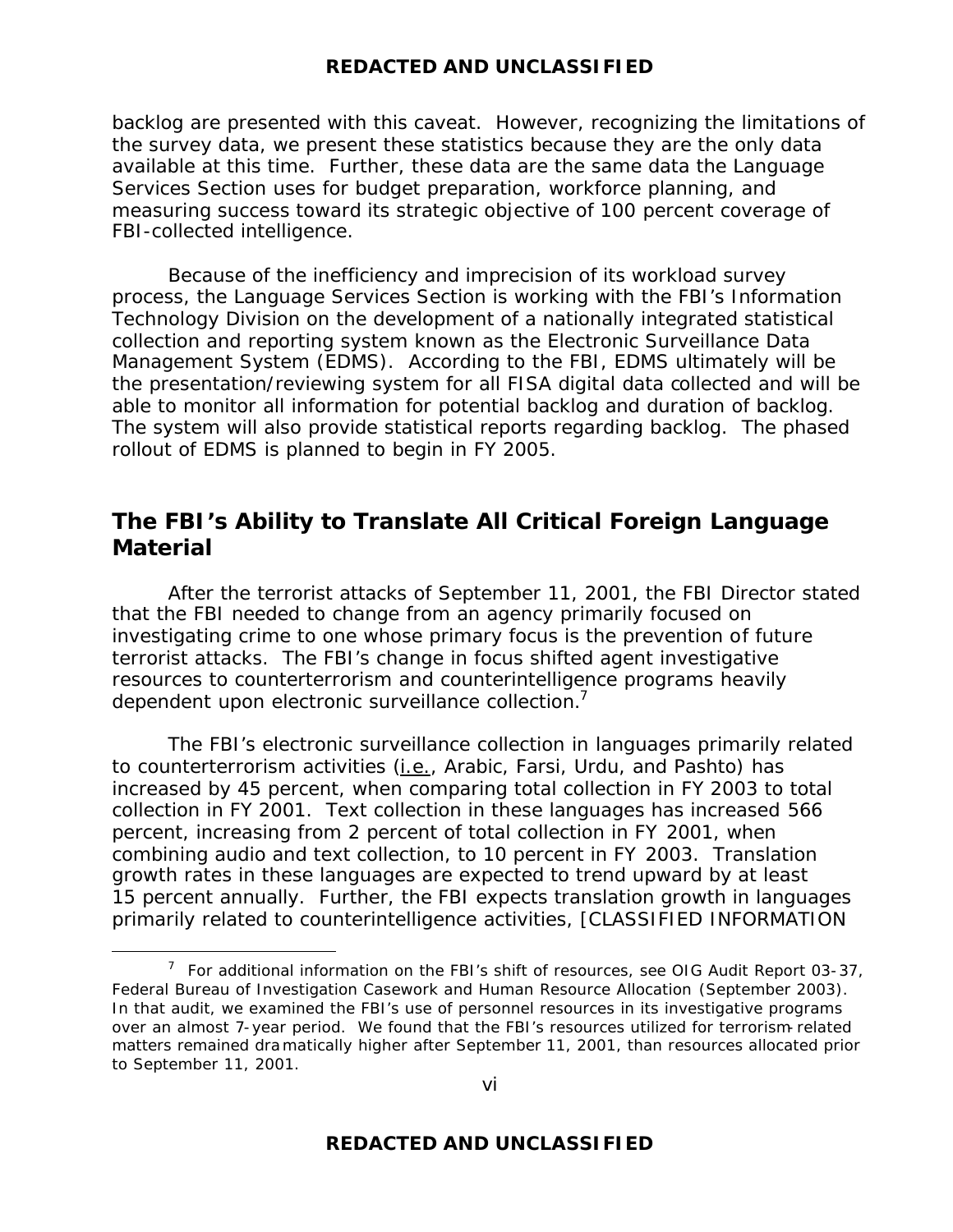REDACTED], to trend upward by at least 10 percent annually. The following table depicts the increase in material requiring translation since FY 2001.

|                                                       |                       | <b>Audio</b>          | Percent<br>Increase<br><b>Over</b> | <b>Text</b>                  | Percent<br><b>Increase</b><br><b>Over</b> | <b>Percent of</b><br><b>Total</b><br>Collection <sup>10</sup> |             |  |
|-------------------------------------------------------|-----------------------|-----------------------|------------------------------------|------------------------------|-------------------------------------------|---------------------------------------------------------------|-------------|--|
| Program <sup>9</sup>                                  | <b>Fiscal</b><br>Year | Collection<br>(Hours) | <b>FY 2001</b><br><b>Levels</b>    | <b>Collection</b><br>(Pages) | <b>FY 2001</b><br><b>Levels</b>           | <b>Audio</b>                                                  | <b>Text</b> |  |
| Counterterrorism                                      | 2001                  | 193,819               | N/A                                | 233,214                      | N/A                                       | 98%                                                           | 2%          |  |
| Program                                               | 2002                  | 232,633               | 20%                                | 814,746                      | 249%                                      | 93%                                                           | 7%          |  |
| <b>[CLASSIFIED</b><br><b>INFORMATION</b><br>REDACTED] | 2003                  | 281,476               | 45%                                | 1,553,997                    | 566%                                      | 90%                                                           | 10%         |  |
| Counterintelligence                                   | 2001                  | 273,411               | N/A                                | 263,588                      | N/A                                       | 98%                                                           | 2%          |  |
| Program                                               | 2002                  | 276,503               | $1\%$                              | 304,882                      | 16%                                       | 98%                                                           | 2%          |  |
| <b>[CLASSIFIED</b><br><b>INFORMATION</b><br>REDACTED] | 2003                  | 439,038               | 61%                                | 509,364                      | 93%                                       | 98%                                                           | 2%          |  |

# **FOREIGN LANGUAGE MATERIAL COLLECTION STATISTICS**<sup>8</sup>

Source: OIG developed from FBI Language Services Section workload data.

 $\overline{a}$ 

Note: For FY 2004 (through December 2003), the total counterterrorism audio and document collection was 81,290 and 306,831, respectively; the total counterintelligence audio and document collection was 98,017 and 224,767, respectively. Text collection as a percentage of total collection for counterterrorism and counterintelligence was 7 percent and 4 percent, respectively, for the first three months of FY 2004.

The FBI cannot translate all the foreign language counterterrorism and counterintelligence material it collects. The FBI's collection of material requiring translation has continued to outpace its translation capabilities. In fact, despite the infusion of more than 620 additional linguists since

 $10$  These statistics were calculated using the FBI's resource planning standard for audio and text.

 $8$  The standard used by the FBI for resource planning is that one full-time linguist can review 1,000 hours of audio or 50,000 pages of text a year.

<sup>&</sup>lt;sup>9</sup> Since September 11, 2001, the FBI has received material in 72 languages, 56 of which the FBI had the capability to address with language specialists, contract linguists, or FBI employees in a non-linguist occupation. When the FBI does not have linguist resources in a particular language, it relies on assistance from other agencies, such as the National Security Agency.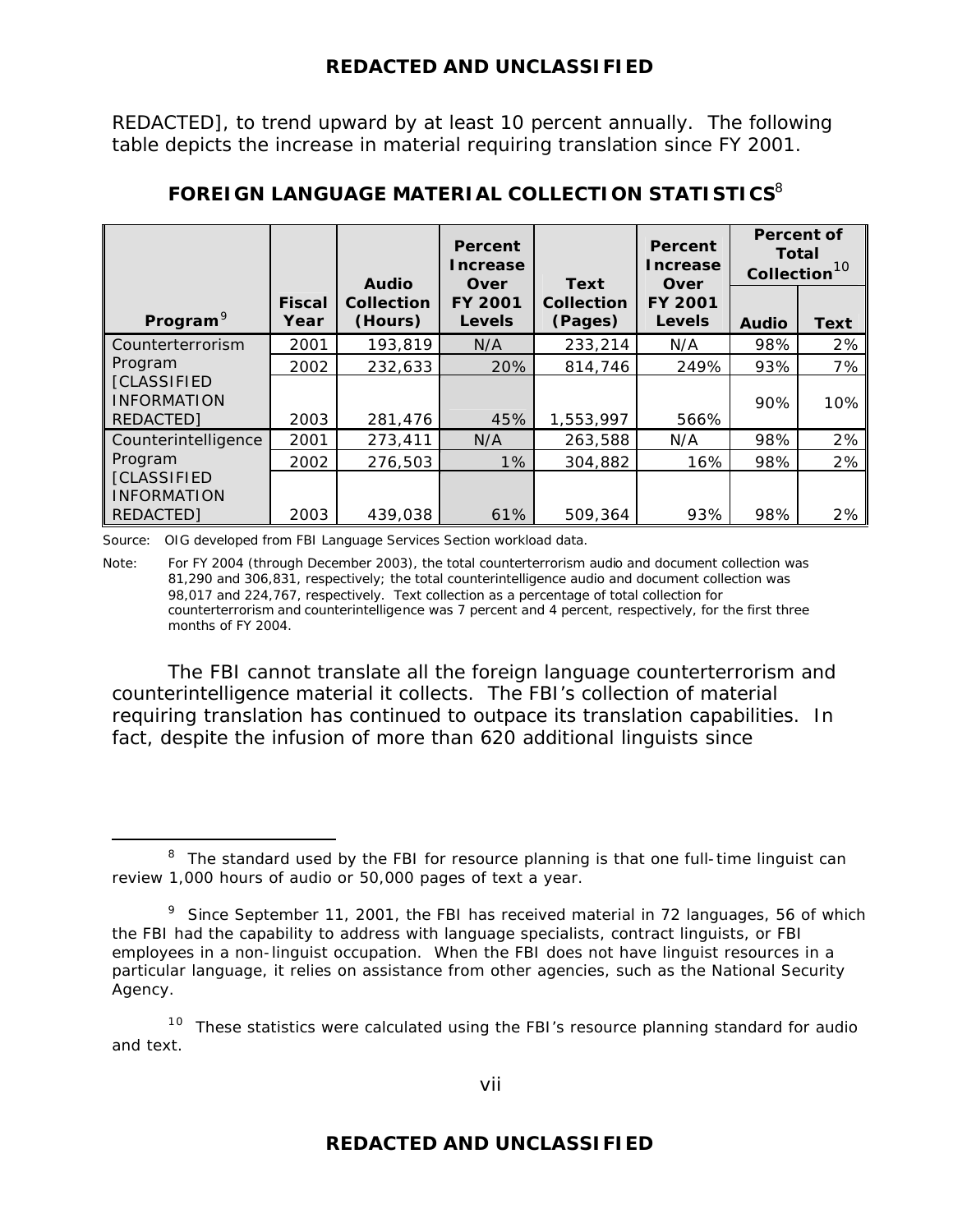September 11, 2001, the FBI reported that nearly 24 percent of ongoing FISA counterintelligence and counterterrorism intercepts are not being monitored.<sup>11</sup>

With respect to unreviewed material, the FBI currently only tracks backlog for counterterrorism FISA cases, and the FBI only does so by case, not by language. Using available foreign language program data, we compiled the following statistics which show that since September 11, 2001, more than 89,000 hours of [CLASSIFIED INFORMATION REDACTED] audio and 30,000 hours of audio in other counterterrorism languages have not been reviewed. Additionally, over 370,000 hours of audio in languages associated with counterintelligence activities have not been reviewed, including over 116,000 hours in [CLASSIFIED INFORMATION REDACTED] and 88,000 hours in [CLASSIFIED INFORMATION REDACTED].

While the FBI also has audio material supporting criminal cases that has not been reviewed, we examined and compiled the backlog statistics for audio collected for counterterrorism and counterintelligence cases – the FBI's two highest priorities as established by the FBI Director after September 11, 2001. In addition, we focused on the unreviewed counterterrorism and counterintelligence audio material instead of text material, because text collection, although it has increased since FY 2001, only represented a small percent of the FBI's foreign language workload in the high volume counterterrorism and counterintelligence languages – 7 percent and 4 percent, respectively, in the first quarter of FY 2004. However, we recognize that translation of text material also may be of critical importance and a high priority for the FBI.

 $11$  According to Language Services Section hiring statistics, from September 11, 2001, through April 1, 2004, the FBI hired 626 linguists – 548 contract linguists and 78 language specialists. However, considering attrition during this time frame, the net increase in linguists as of April 1, 2004, was 331.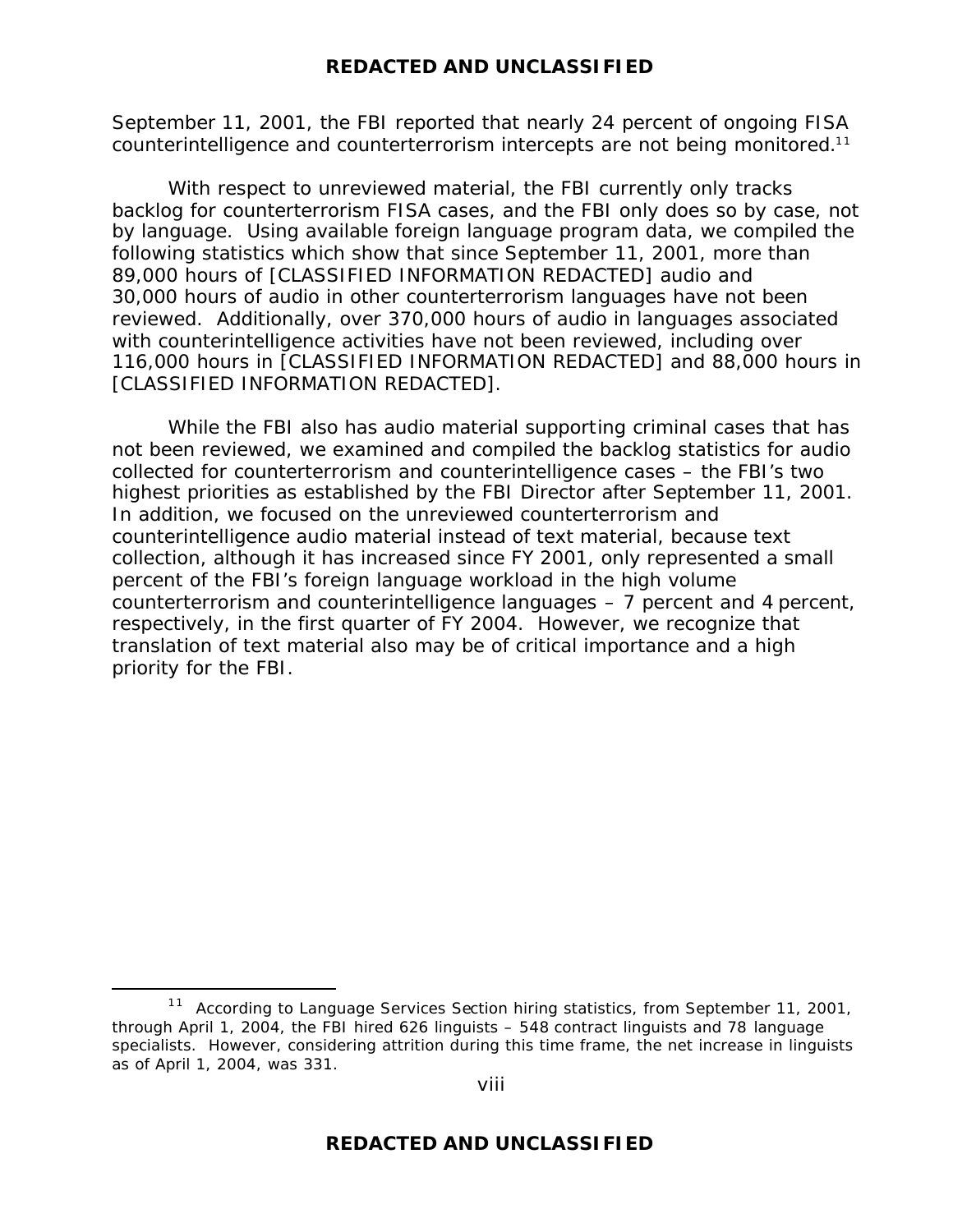#### **COUNTERTERRORISM AND COUNTERINTELLIGENCE AUDIO BACKLOG (FY 2002 through 1st Quarter FY 2004)**

| LANGUAGE <sup>12</sup>                                                                            | through 1 <sup>st</sup> Quarter<br><b>FY 2004 (Hours)</b> | 1 <sup>st</sup> Quarter FY 2004<br>(Hours) | Percent<br>Unreviewed of<br><b>Total Collected</b> |  |  |  |  |  |  |  |
|---------------------------------------------------------------------------------------------------|-----------------------------------------------------------|--------------------------------------------|----------------------------------------------------|--|--|--|--|--|--|--|
| All Languages Translated For<br><b>Counterterrorism and</b><br><b>Counterintelligence Cases</b>   | 499,611                                                   | 1,675,268                                  | 30%                                                |  |  |  |  |  |  |  |
| <b>Counterterrorism Language</b><br><b>Totals</b>                                                 | 123,638                                                   | 617,331                                    | 20%                                                |  |  |  |  |  |  |  |
|                                                                                                   | [CLASSIFIED INFORMATION REDACTED]                         |                                            |                                                    |  |  |  |  |  |  |  |
| <b>Counterintelligence Language</b><br><b>Totals</b>                                              | 370,840                                                   | 974,694                                    | 38%                                                |  |  |  |  |  |  |  |
| [CLASSIFIED INFORMATION REDACTED]                                                                 |                                                           |                                            |                                                    |  |  |  |  |  |  |  |
| <b>Other Languages Translated</b><br>for Counterterrorism and<br><b>Counterintelligence Cases</b> | 5,133                                                     | 83,243                                     | 6%                                                 |  |  |  |  |  |  |  |
|                                                                                                   | [CLASSIFIED INFORMATION REDACTED]                         |                                            |                                                    |  |  |  |  |  |  |  |

Source: OIG developed from FBI Language Services Section workload data. Data are unaudited by the OIG.

Note: Totals include all languages, but only individual languages with more than 1,000 hours of unreviewed audio are listed.

 $12$  Traditionally, the majority of the FBI's collection for these languages primarily has been associated with counterterrorism and counterintelligence cases, as indicated in the table. Collection in these languages may be associated with both types of cases, as well as criminal cases. Because field offices are not required to separately report counterterrorism and counterintelligence collection, it is not possible to distinguish these two activities within a single language. Criminal collection is not included in this table.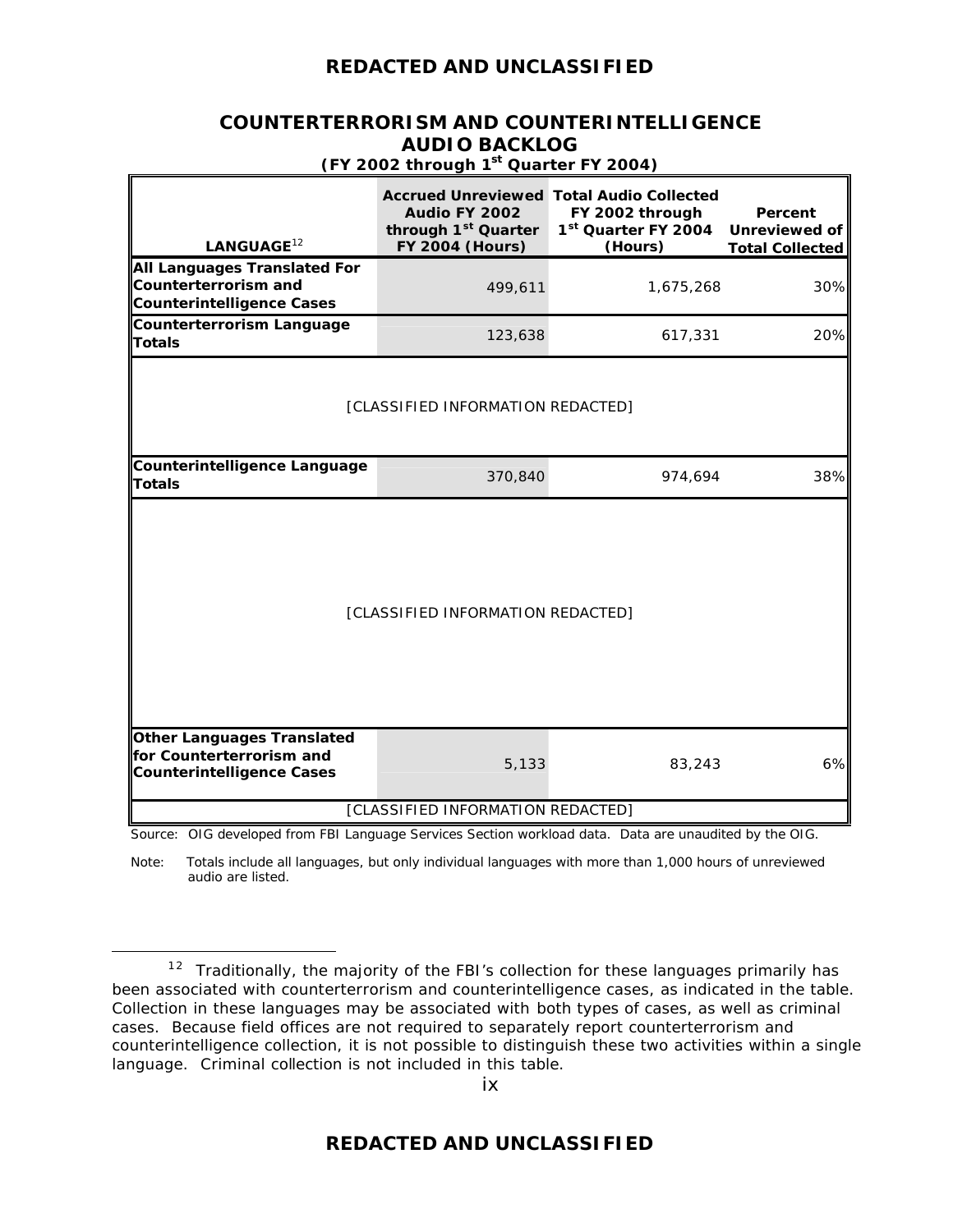We provided the backlog statistics we compiled to the FBI. According to the FBI, the Foreign Language Program is unable to review 100 percent of all FISA collection due to personnel and infrastructure shortages. The FBI stated that as additional resources become available, it fully intends to review unaddressed workload generated by many investigations should circumstances warrant. The FBI further stated that over time the intelligence value of unreviewed materials may fully degrade for myriad reasons, particularly in the counterintelligence arena, and that each FBI case is unique and judgments about the review of unreviewed materials rests with case agents and field office and operational division management officials. The FBI also stated that when these officials conclude that there may be investigative value in reviewing archived materials and linguists are available, these materials can be reviewed. With regard to the reliability of the backlog statistics, the FBI did not take exception to our use of the Foreign Language Program's workload data to compute the approximate amount of unaddressed audio supporting counterterrorism and counterintelligence investigations. However, the FBI stated that given the imprecision of the Foreign Language Program's workload reporting process, the data cannot be reliably used to determine the exact amount of unreviewed material.

The purpose of our presentation is to provide the best available FBI data on the extent of unreviewed audio by language, field office, and fiscal year. As mentioned previously, we used the same data that the Language Services Section uses for budget preparation, workforce planning, and measuring success toward its strategic objective of 100 percent coverage of FBI-collected intelligence. In our judgment, the backlog statistics have value, even though we agree that the imprecision of the FBI's workload reporting process may result in statistics that may not be completely accurate in describing the exact amount of unreviewed material. In presenting the statistics, it is not our intent to imply that all previously unreviewed material should now be reviewed. In addition, we recognize that the unreviewed audio may not necessarily represent critical intelligence information or even material that requires foreign language translation.<sup>13</sup>

 $13$  At the present time, the FBI's digital collection systems cannot reliably filter out "white-noise" and unintelligible audio.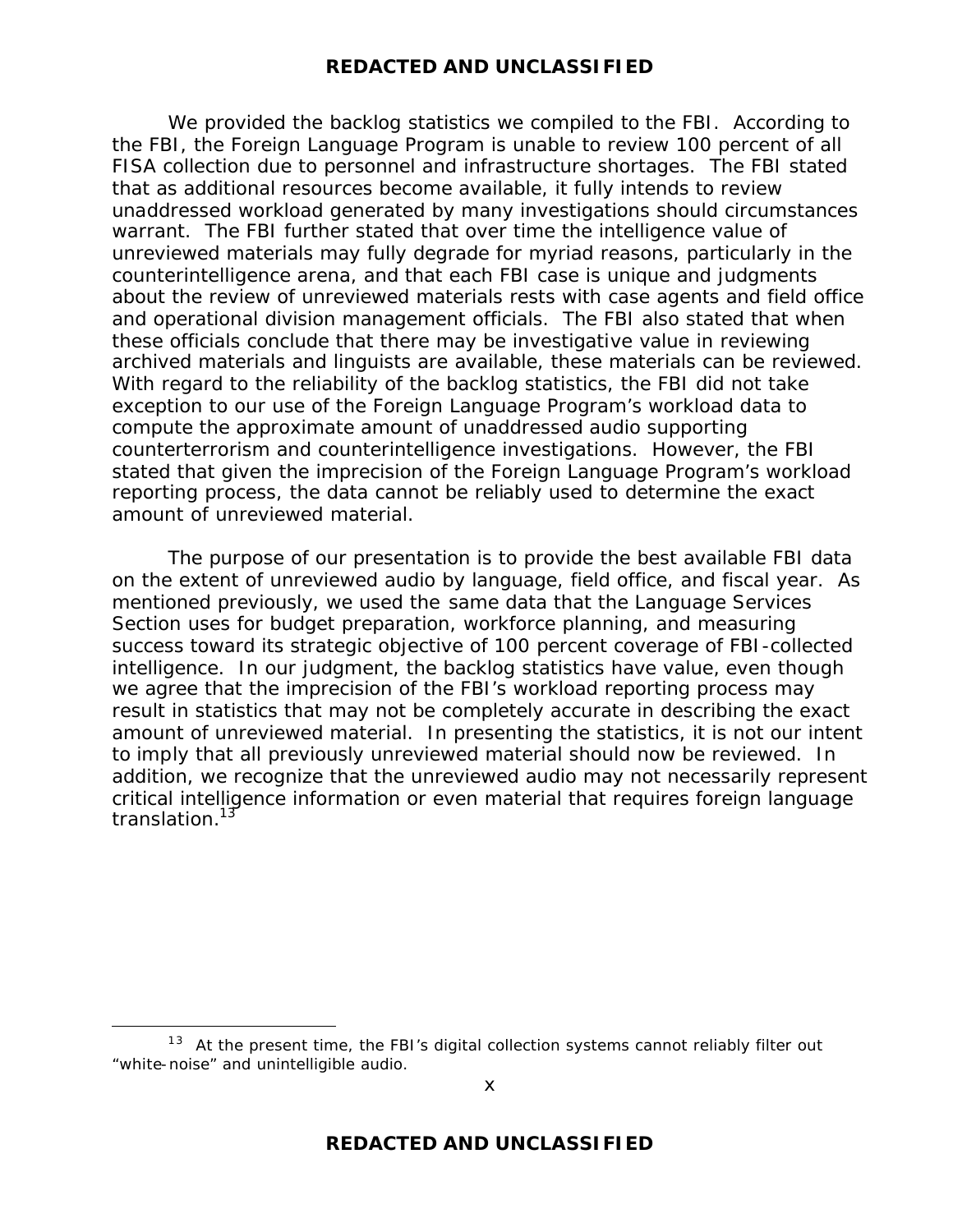As described below, we attributed the FBI's backlog of unreviewed material to its difficulties in hiring sufficient numbers of linguists and limitations in the FBI's translation information technology systems.

# **Difficulties in Hiring Linguists**

At a news conference with the Attorney General on September 17, 2001, the FBI Director announced the FBI's critical need for additional Arabic, Farsi, Pashto, and Mandarin contract linguists. According to the FBI, more than 20,000 applications spanning the foreign language spectrum were received by its on-line employment application collection system within the next 30 days. The FBI estimates that the contract linguist vetting process eliminates over 90 percent of the applicants processed for hiring.<sup>14</sup> The ratio of contract linguist applicants selected for processing to hires is as follows: FY 2002 – one hire for every 14 applicants, FY 2003 – one hire for every 13 applicants, first half of FY 2004 – one hire for every 19 applicants. For those applicants who pass the vetting process and are hired, the applicant processing cycle is about 13 months.<sup>15</sup>

As previously mentioned, from September 11, 2001, through April 1, 2004, the FBI hired 626 linguists – 548 contract linguists and 78 language specialists. Nonetheless, the FBI has difficulty hiring linguists because it must compete with other Intelligence Community agencies as well as private firms. Despite the fact that the government has employed thousands of linguists, these numbers are not sufficient to keep abreast of the changing requirements of the Community's intelligence mission. Because Intelligence Community agencies are responding to similar threats, linguists in the same languages are in high demand at each agency.

# **System Limitations**

 $\overline{a}$ 

In addition to hiring difficulties, we also found that system limitations contributed to the FBI's backlog of unreviewed material. The FBI's digital

 $14$  The contract linguist vetting process includes language proficiency testing, a personnel security interview, a polygraph examination, and a background investigation. Only upon the successful completion of all stages of the vetting process are contract linguist applicants approved and granted a Top Secret security clearance.

 $15$  The applicant processing cycle is calculated from the date the Language Services Section notifies the field office to begin an applicant's processing to the date the applicant's security clearance is granted.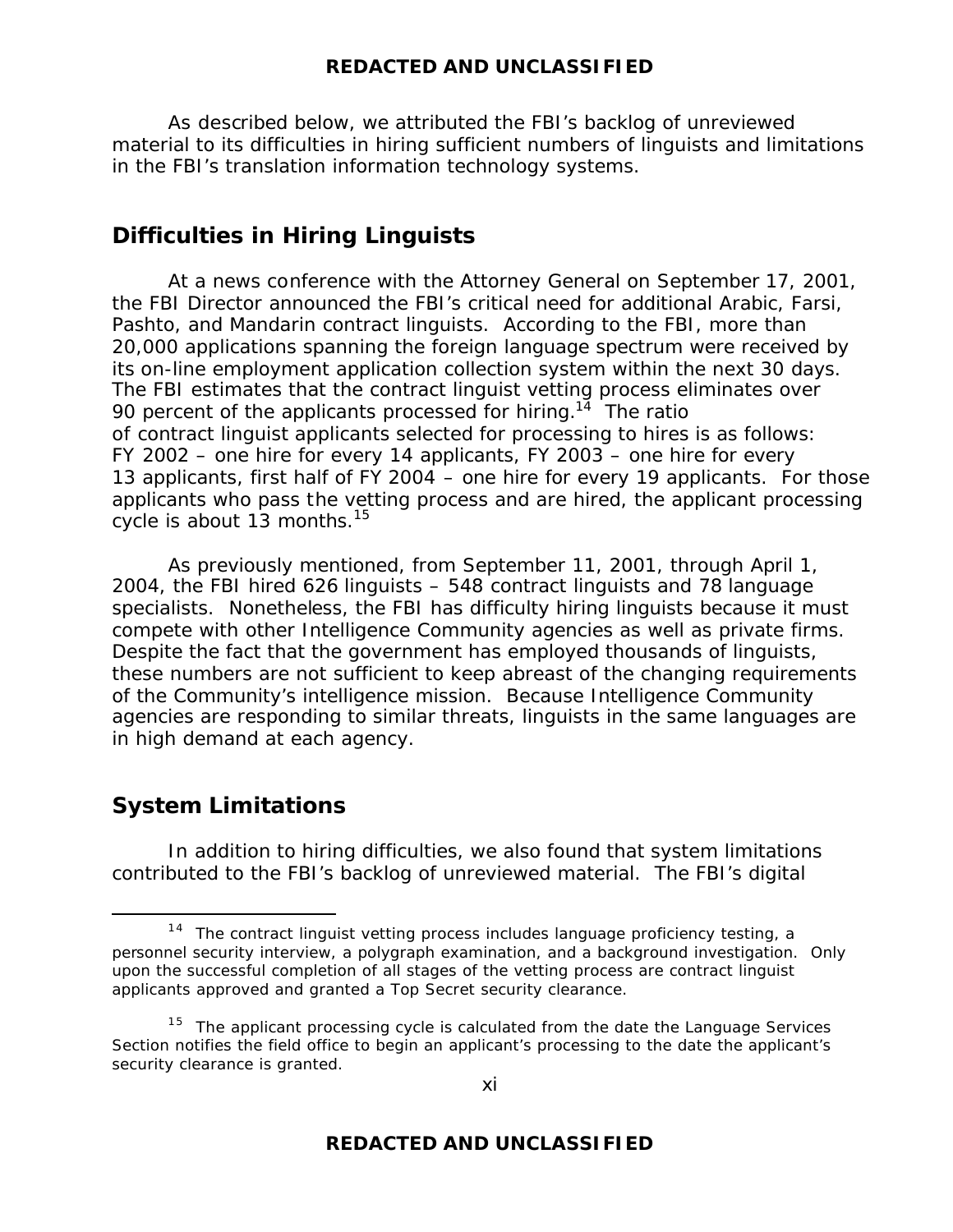collection systems have limited storage capacity. Because of this, audio sessions resident on a system are sometimes deleted through an automatic file deletion procedure to make room for incoming audio sessions. Although sessions are automatically deleted in a set order, we found that sessions which are unreviewed are sometimes included in those that are deleted, especially in offices with a high volume of audio to review. Because these sessions have not been reviewed, they will continue to be reflected in backlog statistics.

The FBI has been aware of problems regarding audio sessions being automatically deleted and the inability of the digital collection systems to identify or quantify the volume of deleted audio. Yet, necessary system controls have not been established to prevent critical audio material from being automatically deleted, such as protecting sessions of the highest priority on digital collection systems' active on-line storage until linguists review them. The results of our tests showed that three of eight offices tested had Al Qaeda sessions that potentially were deleted by the system before linguists had reviewed them.

Although sessions deleted from an office's digital collection system can be retrieved and reimported onto the system from the copy archived on magnetic optical disks, FBI systems and foreign language officials told us that, absent a case agent indicating that there should have been more audio sessions intercepted during a certain time frame, systems and foreign language staff in an office would not know to request retrieval of any archived audio sessions. Further, archived audio sessions do not include session status information such as "Reviewed" or "Unreviewed." Thus, once audio sessions have been deleted from the active on-line storage of the digital collection systems, it is impossible for the FBI to identify from digital collection system data those audio sessions that have been reviewed and those that have not. Absent that information, sessions retrieved from archive must be reviewed by linguists even though many of these sessions may have been reviewed previously.

In response to the growing demand for quality translation services, the FBI built a secure communications network, known as Arachnet, to distribute FISA audio among FBI field offices. This technology allows the FBI to more effectively utilize its linguist pool. However, Arachnet did not always successfully forward work from one office to another, adding to the backlog and causing delays in the translation of potentially critical information.

For example, in one field office, systems staff were not monitoring the autoforwarding of audio sessions. As a result, unreviewed counterterrorism FISA audio sessions that were programmed to be autoforwarded to another office for translation were still on the office's system when the sessions should have been immediately forwarded upon intercept. Some of the unreviewed

xii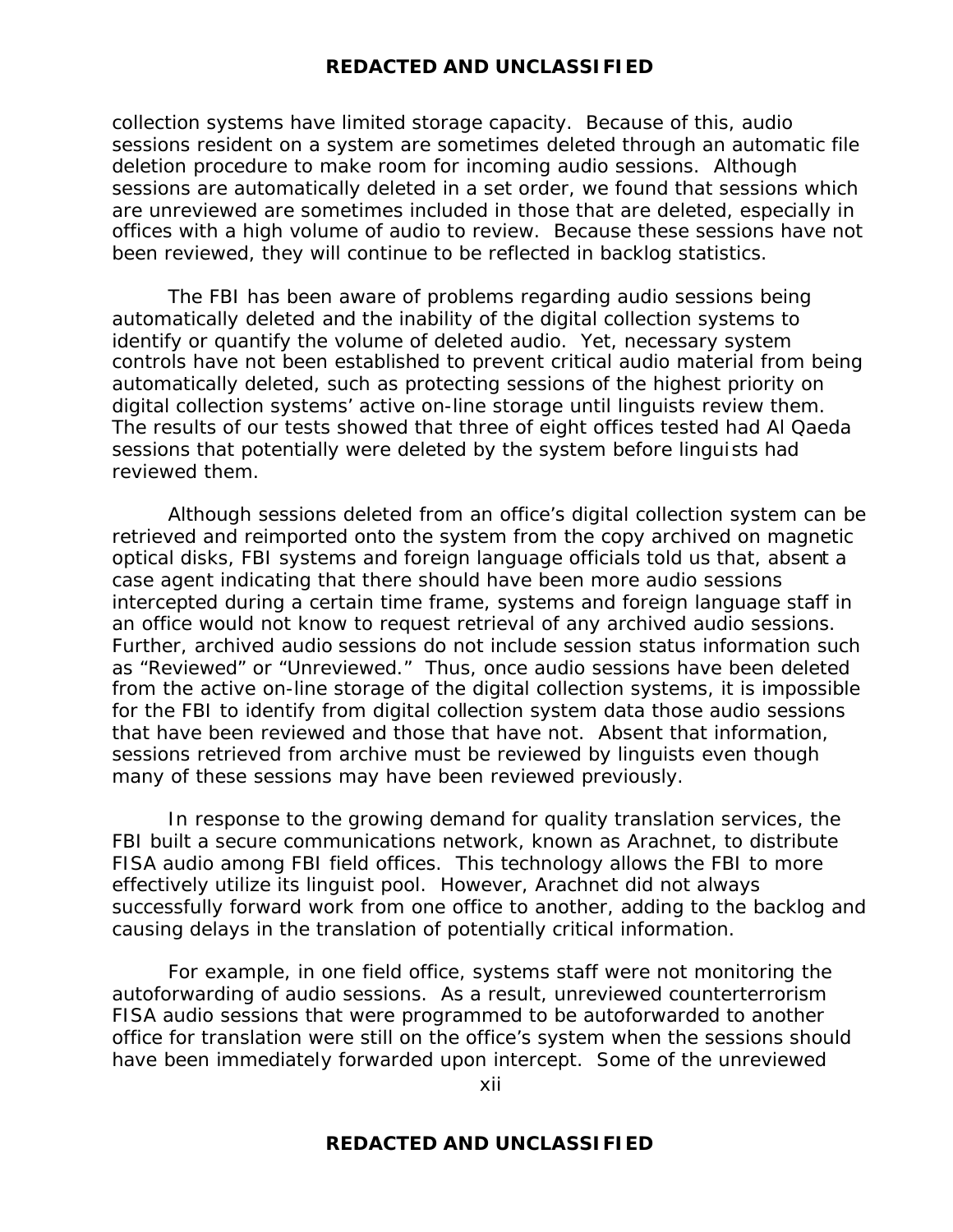audio was more than two weeks old when we discovered this problem. In addition, the Language Services Translation Center at FBI Headquarters, which receives translation work from field offices, does not always receive intercepted Al Qaeda FISA audio within 12 hours. The FBI Director expects counterterrorism FISA audio to be reviewed within 24 hours of interception, and FBI policy requires Al Qaeda FISA audio to be reviewed within 12 hours of interception.<sup>16</sup> As shown in the following table, during April 2004, 36 percent of intercepted Al Qaeda FISA audio sessions that were forwarded to the Language Services Translation Center were not received within 12 hours.

#### **ELAPSED TIME TO TRANSFER AUDIO SESSIONS COLLECTED AT FBI FIELD OFFICES TO THE LANGUAGE SERVICES TRANSLATION CENTER AT FBI HEADQUARTERS**

| Language                                                     | 12<br>or<br>Less | Percent<br><b>Hours Received in</b><br>12 Hours or<br>Less |         | $\overline{c}$ | 3<br>  Day   Days  Days   Days  Days  Days   Days  Days  Days   Days  Days  Days   Days  Days |              | 5        | 6       |          | 8  | 9                    | 10 | 11 | 12             | 13 | 14 | 15 | 16 to<br>30 | 31 to<br>60 | >60 | Total<br>Audio<br>Days Days Days Days Sessions |
|--------------------------------------------------------------|------------------|------------------------------------------------------------|---------|----------------|-----------------------------------------------------------------------------------------------|--------------|----------|---------|----------|----|----------------------|----|----|----------------|----|----|----|-------------|-------------|-----|------------------------------------------------|
| Total<br>Counterterrorism<br><b>Sessions All Cases</b>       | 902              | 59%                                                        | 39      | 61             | 26                                                                                            | 59           | 40       | 32      | 38       | 32 | 17                   | 17 | 28 | $\overline{7}$ | 14 | 11 | 18 | 99          | 73          | 6   | 1,519                                          |
| Total Sessions -- Al<br>Qaeda Cases                          | 887              | 64%                                                        | 20      | 46             | 19                                                                                            | 40           | 37       | 26      | 28       | 25 | 17                   | 15 | 23 |                | 14 | 11 | 18 | 99          | 46          |     | 1,382                                          |
| <b>[CLASSIFIED</b><br><b>INFORMATION</b><br><b>REDACTED]</b> | 588<br>16<br>283 | 99%<br>15%<br>0%<br>44%                                    | 5<br>15 | 21<br>24       | 11                                                                                            | 3<br>8<br>29 | 15<br>21 | 9<br>17 | 11<br>17 | 19 | $\overline{2}$<br>15 | 15 | 21 | $\overline{7}$ | 14 | 11 | 18 | 97          | 41<br>2     |     | 593<br>106<br>47<br>636                        |
| Total Sessions --<br>Non-Al Qaeda<br>Cases                   | 15               | 11%                                                        | 19      | 15             |                                                                                               | 19           |          | 6       | 10       |    |                      |    |    |                |    |    |    |             | 27          |     | 137                                            |
| <b>[CLASSIFIED</b><br><b>INFORMATION</b><br><b>REDACTED]</b> | 15               | 0%<br>30%<br>0%                                            | 17      | 15             |                                                                                               | 19           |          | 6       | 10       |    |                      |    |    |                |    |    |    |             | 27          |     | 86<br>50                                       |

Sessions Received at the Language Services Translation Center in April 2004

Source: OIG developed from FBI digital collection system data.

 $\overline{a}$ 

The FBI currently is pursuing initiatives designed to integrate advanced technologies into its translation systems architecture. Although these efforts are promising, more needs to be done. For example, at the Washington, D.C., field office, system maintenance contractors have taken steps to reduce the volume of calls that linguists must review by removing certain unintelligible sessions. [CLASSIFIED INFORMATION REDACTED]. This technique reduced the volume of calls to be reviewed by linguists by almost 30,000 calls lasting over 1,800 hours during the month of April 2004 alone. We recommend that this best practice and others developed by individual offices should be shared and adopted throughout the FBI.

 $16$  Al Qaeda FISA audio can be translated at field offices. However, if an office does not have sufficient linguist resources to translate the material timely, the office is required to request translation assistance from the Language Services Translation Center.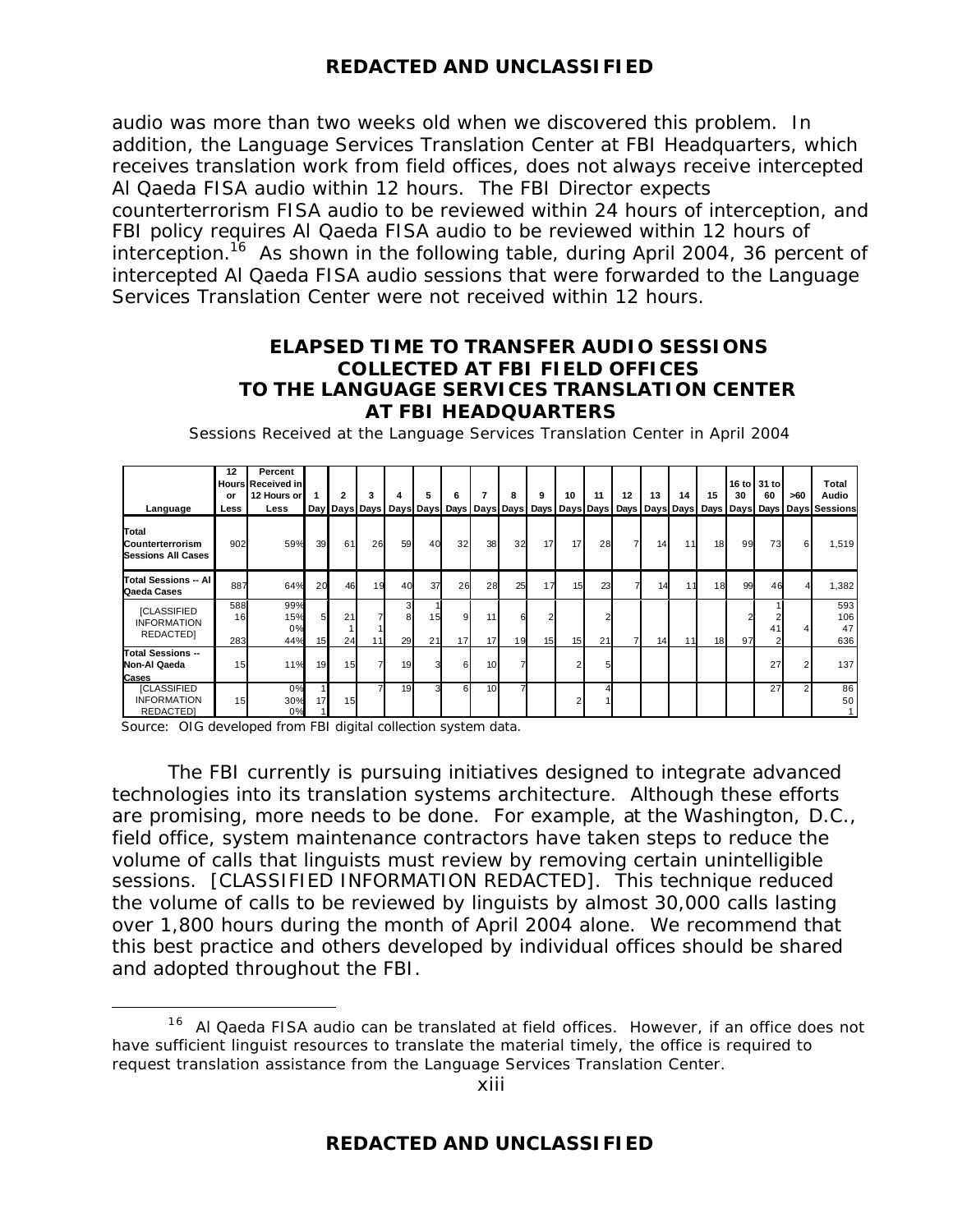# **Prioritization of Workload**

 $\overline{a}$ 

Because the FBI does not have the ability to translate all of its foreign language material, the manner in which the FBI prioritizes its translation workload is critically important. According to the Language Services Section, it coordinates the threat-based priority of FISA coverage with operational division officials to ensure that it directs foreign language program resources toward those investigations considered to be the highest priority. Nonetheless, we found that the FBI is not providing sufficient operational information to the Language Services Section to enable it to effectively prioritize the FBI's translation workload. For example, as of June 2004, the Counterterrorism Division had not provided the Section with information identifying the relative priority of all its cases – FISA and non-FISA – requiring foreign language support. Further, the FBI had not provided the Language Services Section with a complete list of Al Qaeda FISA case numbers so that it could ensure near-live monitoring of those lines. We found that the foreign language program has not prioritized its workload nationwide to ensure a zero backlog in the FBI's highest priority cases – counterterrorism cases and, in particular, Al Qaeda cases. [CLASSIFIED INFORMATION REDACTED]. Our tests found Al Qaeda material awaiting translation that should have already been reviewed based on the timeliness requirement specified in FBI policy. However, the backlogs in the offices tested were not caused by linguists in those offices translating lower-priority material. Nonetheless, the existence of Al Qaeda backlog in any office indicates a need for closer monitoring by the Language Services Section so that that this work can be redistributed to other offices, if needed, to ensure its timely translation.<sup>17</sup>

xiv

 $17$  We provided the results of our prioritization tests to the FBI. The FBI commented that all Al Qaeda cases do not necessarily represent the FBI's only high priority matters. For example, CT-related cases pending prosecution in court often pull tremendous levels of linguist resources from one high priority matter to another in which much more effort must be expended in support of the prosecution. Verbatim translations, reviews of existing translation, and court testimony frequently require months of support by the FBI's most proficient linguists.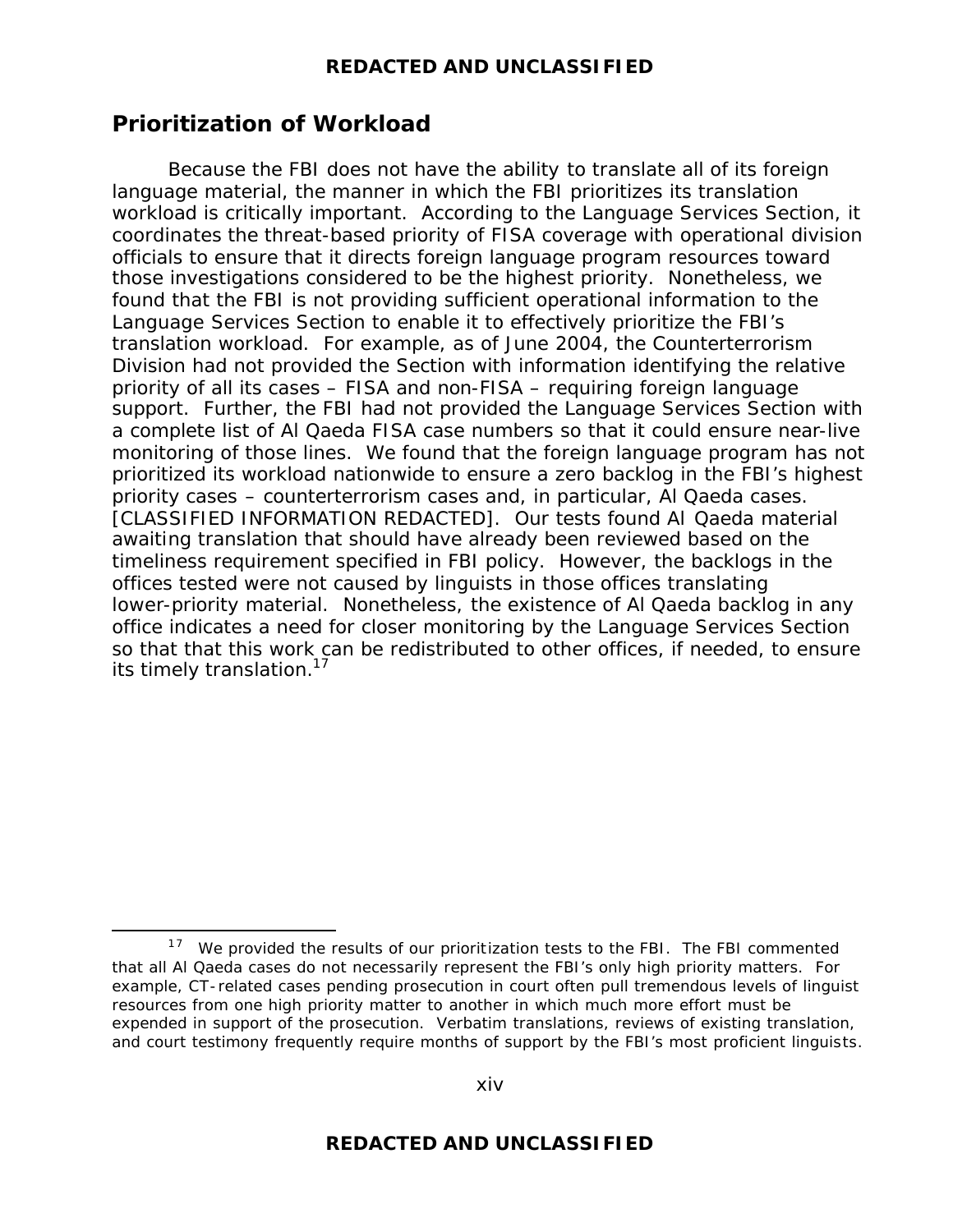# **Quality Control Program**

 $\overline{a}$ 

Inaccurate translations can have dire consequences to the FBI's intelligence gathering and investigative efforts. To better manage the risk of material being mistranslated, the FBI instituted a national Quality Control Program in January 2003. FBI policy states that all linguists with over one year of experience with the FBI must undergo an annual work review. In addition, all new linguists with less than one year of experience with the FBI are to have all of their work reviewed for the first three months, with random quarterly reviews during the remaining nine months and annual reviews thereafter.

Our review of the Quality Control Program at four FBI offices found that the new-hire and annual review requirements generally were not met in FY 2003.<sup>18</sup> The supervisors at the four sites we audited stated that they supported the quality control concept; however, operational needs often took precedence over pulling linguists off-line to complete the required quality control reviews. Further, FBI management acknowledged that they did not expect the policy to be fully implemented during FY 2003 due to the shortage of linguist resources and operational demands. Therefore, we focused our audit tests on ensuring that new-hire reviews were being conducted as required and determining whether linguists on board for more than a year had been reviewed at least once through April 2004.

We found that none of the four offices reviewed 100 percent of the translations completed by new hires during their initial three months, and the offices generally were not performing quarterly reviews as required by FBI policy. For linguists onboard for more than a year, none of the four sites had reviewed all of their linguists at least once (as of April 30, 2004), as shown in the following table.

 $18$  We reviewed the quality control program at the Language Services Translation Center at FBI headquarters and the New York, San Francisco, and Washington, D.C., field offices.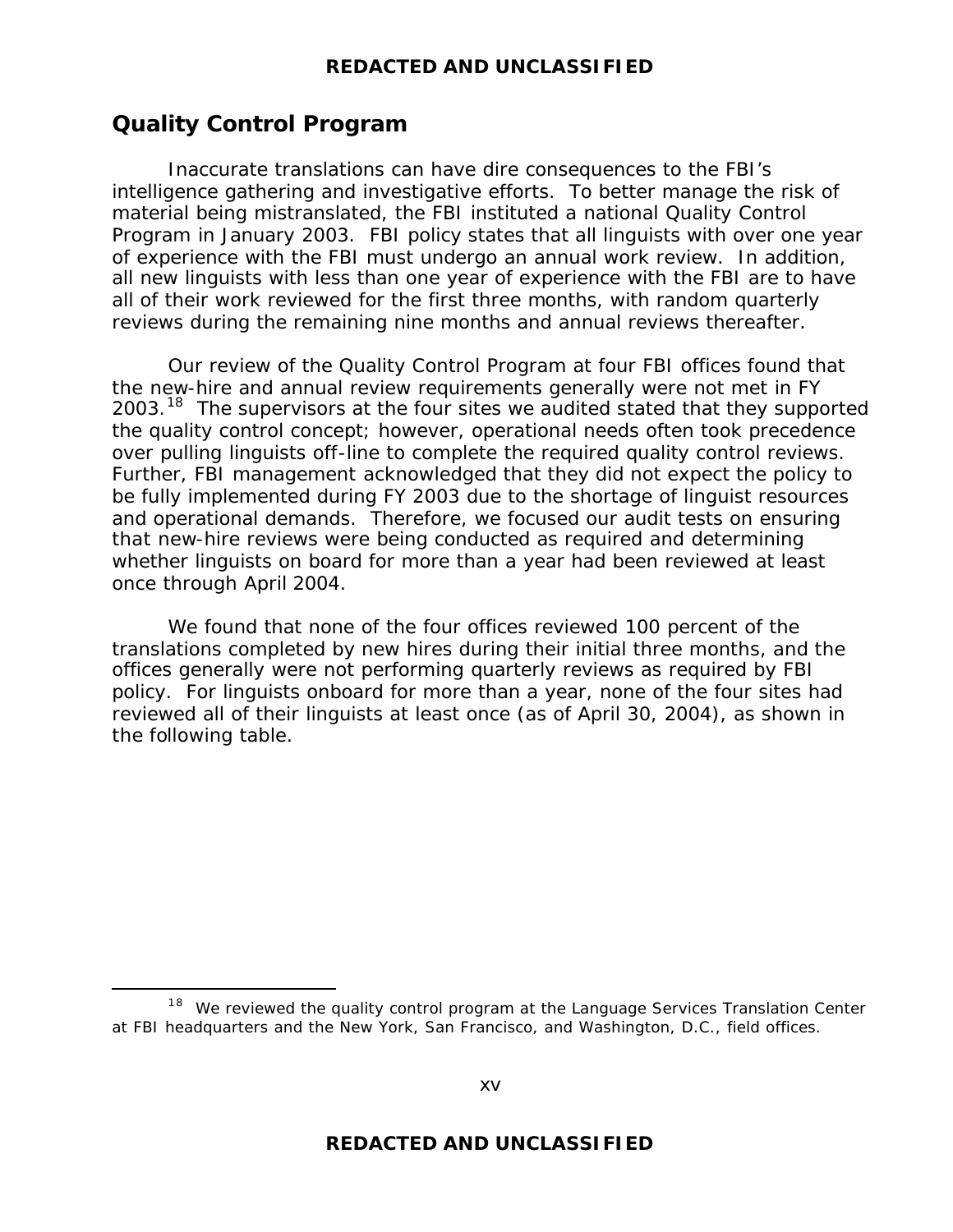#### **QUALITY CONTROL REVIEWS OF LINGUISTS ONBOARD MORE THAN ONE YEAR**

| <b>Office</b>                                      | <b>Total</b><br><b>Active</b> | Number of<br><b>Onboard Completed Percent</b><br>Linguists Reviews <sup>19</sup> Completed |     | Number of<br><b>Reviews</b> | Percentage of<br>Not Satisfactory Not Satisfactory<br><b>Reviews</b> |
|----------------------------------------------------|-------------------------------|--------------------------------------------------------------------------------------------|-----|-----------------------------|----------------------------------------------------------------------|
| Language Services Translation Center <sup>20</sup> | 32                            | 5                                                                                          | 16% |                             | 0%                                                                   |
| <b>New York</b>                                    | 105                           | 71                                                                                         | 68% | 5                           | 7%                                                                   |
| San Francisco                                      | 29                            | 12                                                                                         | 41% |                             | 17%                                                                  |
| Washington, D.C.                                   | 92                            | 63                                                                                         | 68% | 10                          | 16%                                                                  |

(as of April 30, 2004)

Source: OIG developed from FBI sample site data.

The FBI official responsible for the Quality Control Program acknowledged that implementation of the quality control policy faced two major problems – the Language Services Section's inability to monitor and track nationwide adherence to the policy because of lack of personnel and the field's inability to comply with the policy because managers and supervisors must use the same linguists already overburdened with operational assignments to carry out the quality control reviews. The official said that full operational coverage and the accuracy of translations are of utmost importance and one priority cannot be sacrificed for the other. The official also said that if resources become available, the solution is to establish a permanent quality control staff, independent of operational needs, whose primary duty would be to perform random quality control assessments of work produced by the linguist workforce.

In addition to lack of ongoing oversight, we believe the Quality Control Program requires strengthening in areas such as reviewing audio sessions deemed not pertinent, specifying certification and review requirements for linguists that translate multiple languages, identifying responsibility for reviewing new hires on temporary duty status, providing sufficient guidance regarding management actions that should be taken when quality control review results are not satisfactory, and maintaining a tracking system of all quality control reviews.

 $\overline{a}$ 

xvi

 $19$  We did not include inactive linguists.

<sup>&</sup>lt;sup>20</sup> While the Language Services Translation Center had completed only five reviews for its staff, it had performed at least nine reviews for other offices.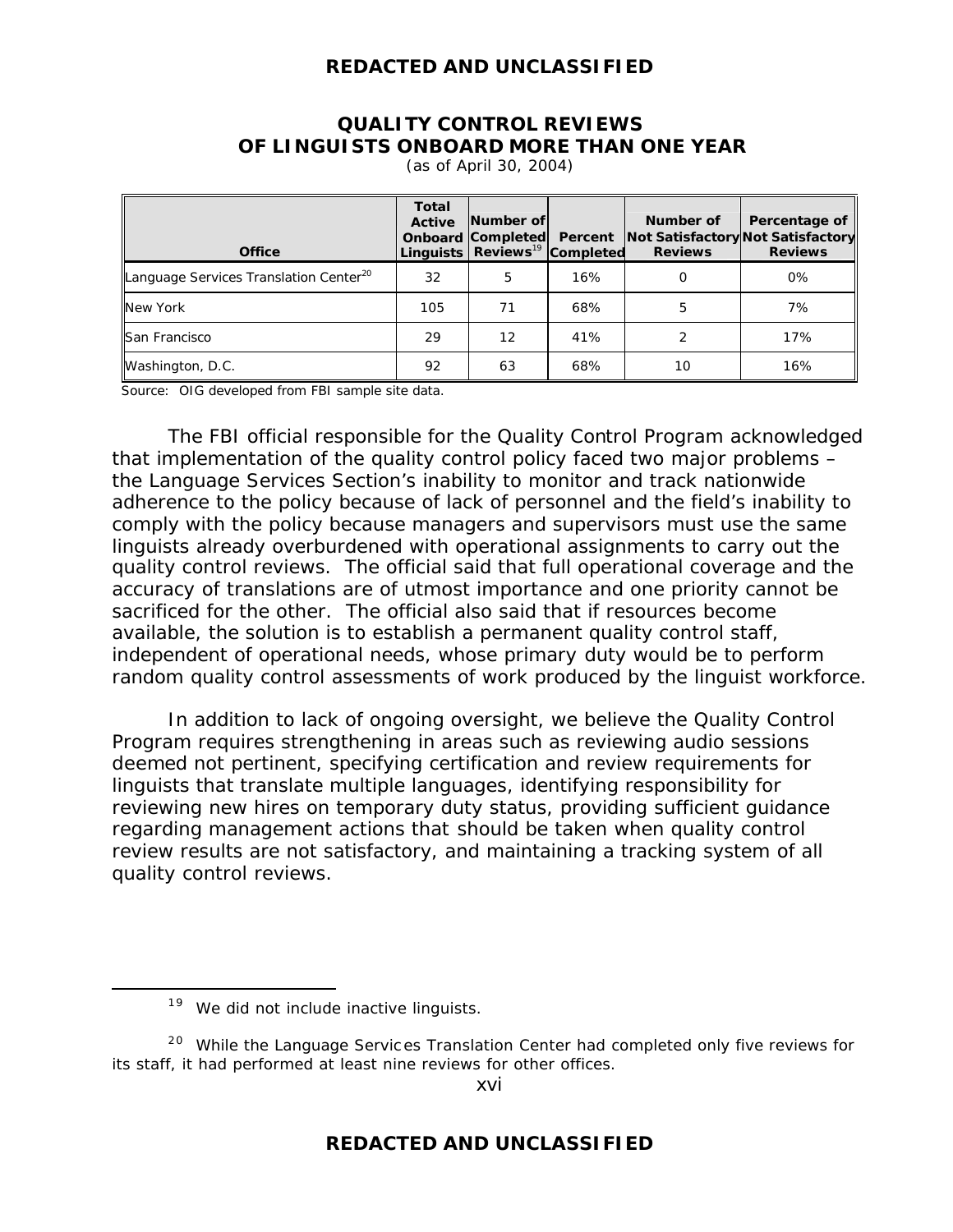# **Post-Adjudication Risk Management**

The FBI has a difficult challenge in balancing the need for qualified linguists with often-competing personnel security concerns. To address this issue, the FBI instituted a post-adjudication risk management (PARM) program in October 2002 that mandates periodic personnel security interviews and polygraph examinations for contract linguists where the inherent risk to the United States is higher than usual.

As of May 2004, 193 of approximately 350 PARM reviews had been completed, 108 were partially completed, and 48 had not been started. Of the 193 PARM reviews completed, 12 contract linguists had been suspended due to deceptive or inconclusive polygraphs. Two of these linguists were reinstated after a second polygraph or upon further investigation. The investigations are still pending for the ten remaining linguists.

# **Recommendations**

This report contains 18 recommendations to help improve the FBI's Foreign Language Program. Among these recommendations are that the FBI should:

- Expedite the implementation of the automated statistical reporting system.
- Ensure that each office's digital collection system storage capabilities are sufficient so that unreviewed audio material for critical cases is not automatically deleted.
- Implement appropriate controls to ensure that the forwarding of audio via Arachnet is accomplished reliably and timely.
- Provide adequate information to the foreign language program regarding the relative priority of individual counterterrorism and counterintelligence cases.
- Strengthen quality control procedures to ensure the accuracy of translations and that all pertinent material is being translated.

xvii